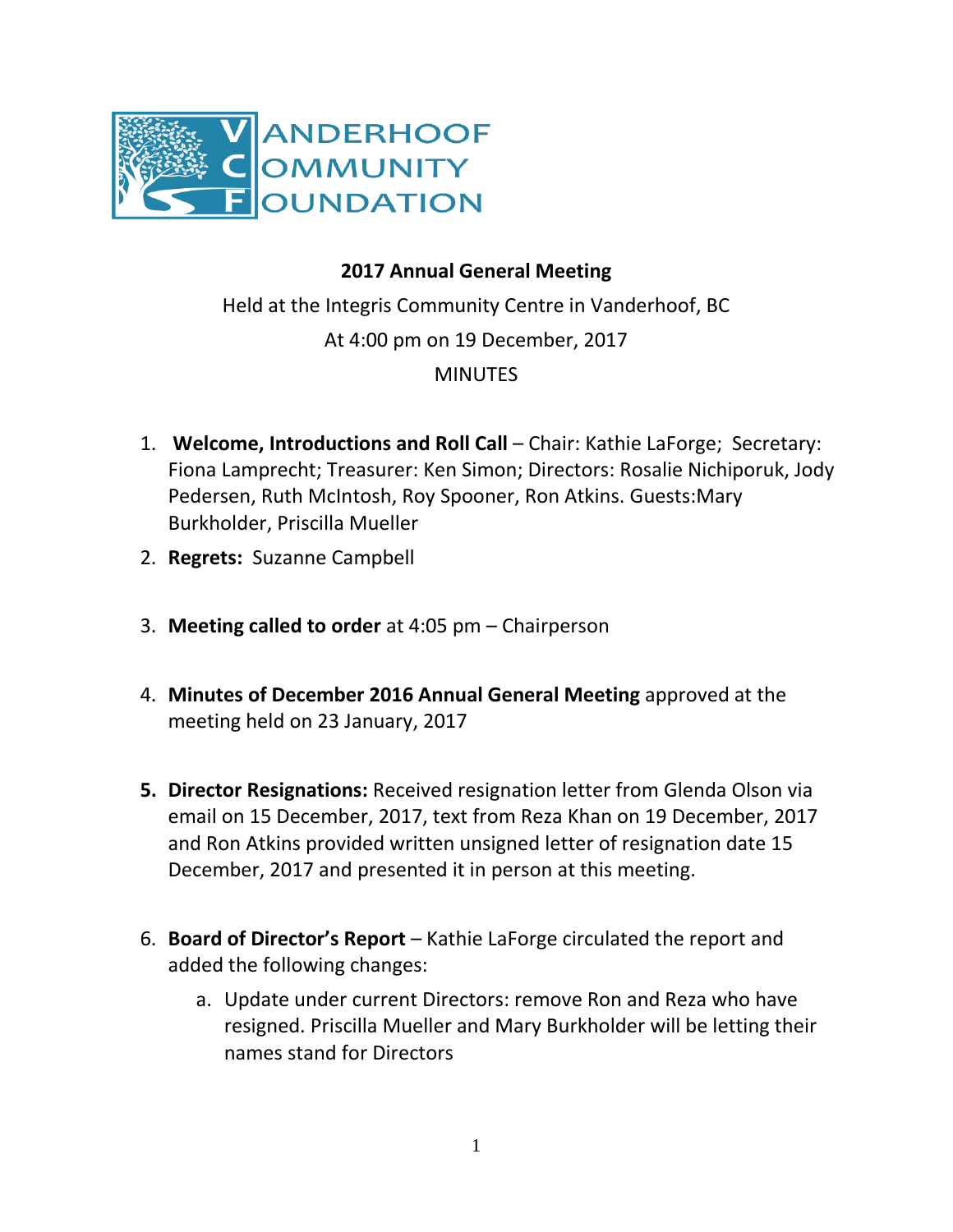b. Add under 2018 activities, "considering the possibility of doing some grant writing activities in 2018".

Kathie moved that the directors report be approved as circulated with changes. All in favour

## 7. **August 31, 2017 Annual Financial Report** – Treasurer Ken Simon

- a) Financial statements are prepared by management and so not audited and do not need an external auditor, unless Directors request it (they do not). Everyone is welcome to examine accounting records, source documents, general ledger etc.
- b) Financial reports: Report includes information for fiscal year from 01 Sept 2016 to 31 August, 2017 and compared with 2016 fiscal year.
	- i) Statement of Financial Position (reports on Assets over Liabilities or Net assets): includes the endowment fund of \$182,493 and operating fund of Integris Accounts of \$919 for a total of \$183,412 in Assets and Liabilities include Accounts payable of \$99 (purchase of tent) and Deferred Revenue of \$100 (received from Atkins Greenhouse sponsorship of Brian Minter event) This resulted in net assets of \$183,412 compared with \$102,972 in 2016.
	- ii) Statement of operations: Statement of Operations is for the Integris Accounts. Through Fiscal Year 2016/2017, we had revenue as follows: two grants from DoV of \$1,000 each = \$2,000 total. Five directors contributed \$100 cash each on their own. \$130 raised at Fall Fair fundraising which all adds up to \$2,630 in revenue. Expenses include website design, creation and hosting fee of \$904 (not sure if this is annual charge or one time expense. **Kathie will check**) Also \$778 for a box of 500 brochures, \$112 banner and signs for events, \$99 supplies (tent) and \$17 bank charges altogether amounts to \$1,910 in expenses. Excess of revenue over expenses is \$720.
	- iii) Statement of Endowment Fund:
		- (1) Capital balance of \$100,000 carried forward from 2016 plus \$75,230 in donations (Three \$25,000 donations from our core funders (District of Vanderhoof, Regional District of Bulkley Nechako (RDBN)and Northern Development Initiatives Trust (NDIT)) and \$230 from the public) brings total Capital to \$175,230. **Note: NDIT**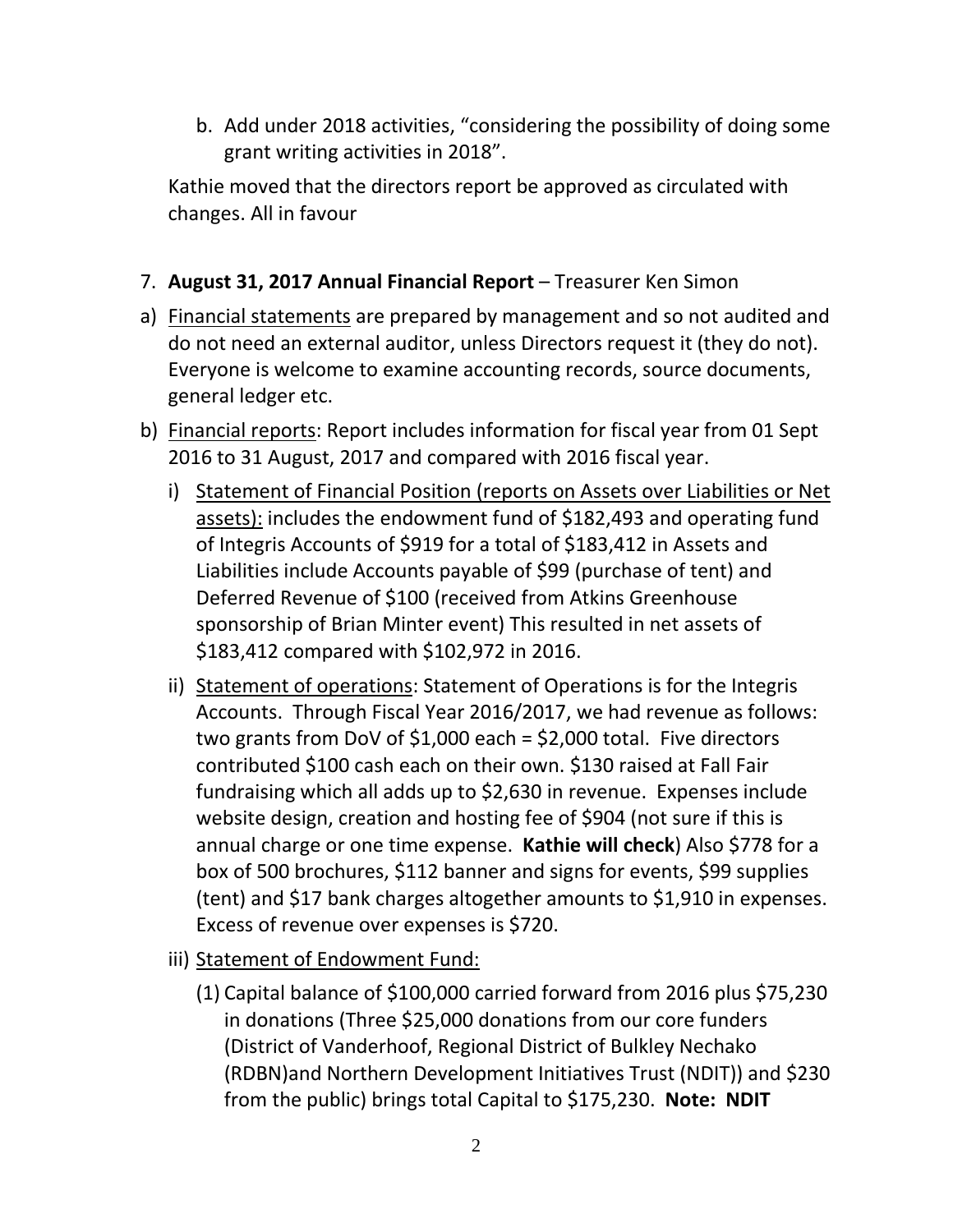**payments are conditional on them having proof that the other funder has paid. They did not receive this until after the end of the 2017 fiscal year. The final \$25,000 was received in Sept 2017 so will be reported in 2018 Fiscal Year.**

- (2) The Stability Reserve balance from last year was \$2,972 and an additional \$4,291 from this years undistributed income was allocated to this account bringing the total to \$7,263. **Ken will be researching if this amount is sufficient for us to get our Grant program up and running.** The total of funds in Capital \$175,230 & Stability Reserve \$7,263 equals \$182,493 and is the amount we have in our Endowment Fund.
- (3) Undistributed Income includes \$4,076 from investment income and \$2,058 in unrealized capital gains less Administration Fees of \$1,843 (monies paid to the PG Community Foundation for managing our investments) results in \$4,291 in undistributed income. This result was then transferred to the Stability Reserve as above.
- iii Statement of Changes in Net Assets

The total Excess of Revenue over Expenses for the year are calculated by adding the donations for the year \$75,230 (\$25,000 x 3 from government organizations plus \$230 from the general public) plus the net investment income for the year \$4,291(\$6,134 less administration costs of \$1,843) for a total of \$79,521 in the Endowment Fund plus \$720 in our Operating Account for a total of \$80,241. This amount plus the \$102,972 net assets that we started the year with give us a grand total assets of \$183,213 (\$80,241 more than last year).

(Ken moved the resolution that Financial statements be approved. All in favour.)

## 8. **Election of Directors**: (all voted in favour)

- a) Review of Directors roles, responsibilities and term of service
- b) Nominations for Director position: Mary Burkholder and Priscilla Mueller
- c) Kathie moved that Mary and Priscilla be appointed as Directors. All in Favour.